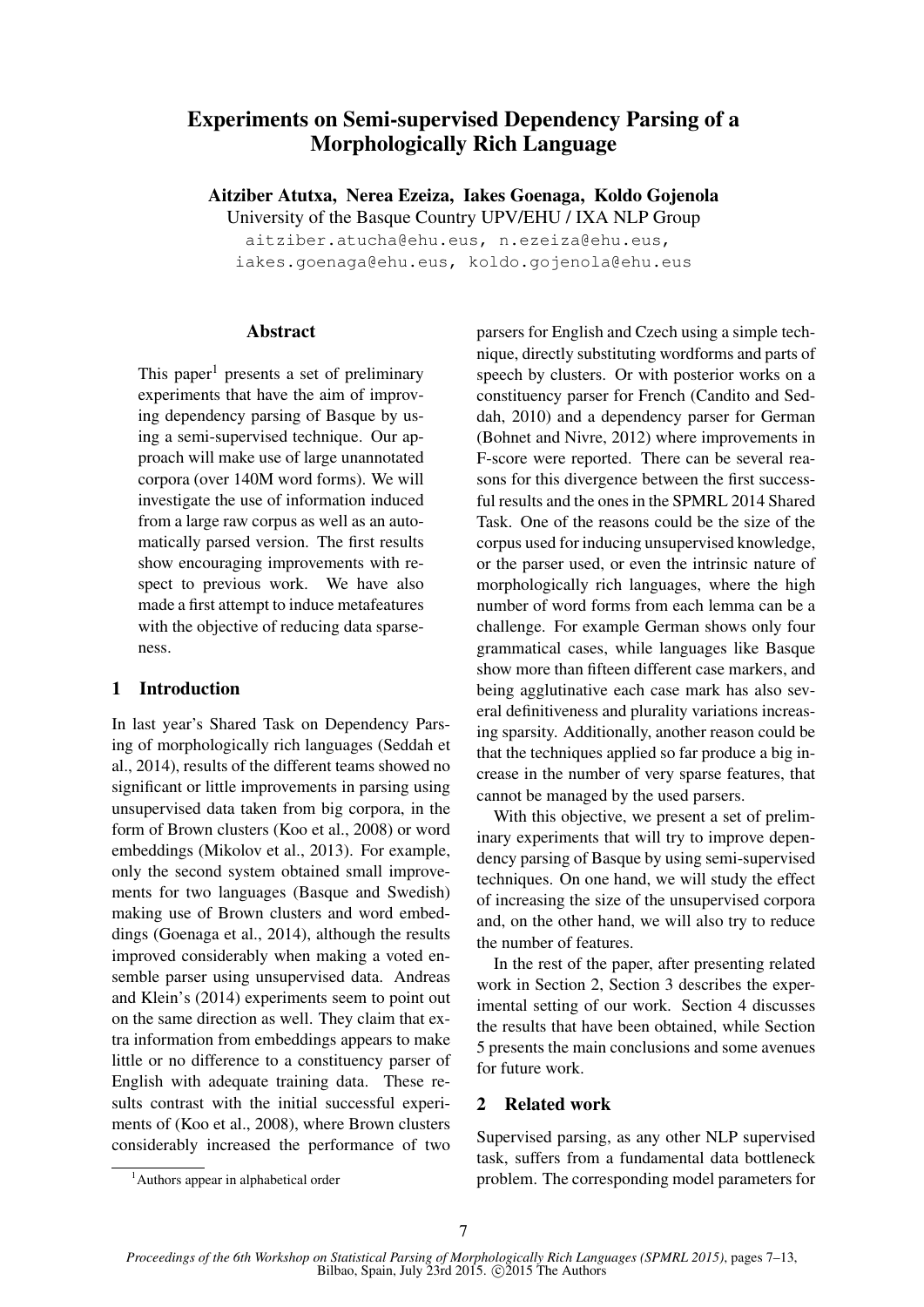rare or unseen words in the labeled treebank data are poorly estimated resulting in an accuracy decay. Although many works have tried to incorporate different types of information from treebank external resources, this research area has not still reached a definitive answer to the problem of how to effectively add knowledge to improve parser performance.

There are several approaches to include treebank external information, such as inducing unsupervised word representations in the form of wordclusters (Koo et al., 2008; Candito and Seddah, 2010; Haffari et al., 2011; Täckström et al., 2012; Bengoetxea et al., 2014) or word-embeddings (Andreas and Klein, 2014; Bansal et al., 2014). Another approaches consist of incorporating information from existing lexico-semantic databases such as WordNet (Agirre et al., 2008; Bengoetxea et al., 2014) or self-training (McClosky et al., 2006).

Koo et al. (2008) pursued one of the first experiments using word-clusters induced from unlabel data in parsing. Clusters were built by means of the well known Brown algorithm (Brown et al., 1992), a hierarchical agglomerative clustering algorithm which clusters words selecting at each step the pair of clusters that maximizes the average mutual information of bigrams of the current clustering. These clusters allowed them to use a new range of cluster-based feature set in addition to the baseline features. Their experiments were carried out on two different language-corpora; the Penn treebank and Prague Dependency treebank, using constituency parser and dependency parser respectively. They report consistently positive results for both languages (a 1.14% accuracy gain for English and 1% for Czech).

Along the same lines, Agirre et al. (2014) study the impact of including unsupervised semantic information in several state-of-the-art dependency parsers (MST, MALT and ZPar) and their combinations. Agirre et al. (2014) applied semantic information in the form of synsets and semantic files from a external resource, namely WordNet2.1, in addition to Brown clustering information. Their results show small improvements for the single parser experiments, the best improvement being +1.12 LAS for the MST parser using Brown clusters.

Chen et al. (2013) attempt to tackle the sparsity problem by using large amounts of unannotated data as well. They propose to use what they call *metafeatures* by transforming base features to a higher-level space. Basically the idea is to group the base features according to their frequencies, so that each group relates to a metafeature. For that purpose, a large size raw corpus is parsed and frequencies of base features were collected. There are basically four types of metafeatures for each base feature: H, M, L, O (High, Medium, Low and Others respectively). As for the base features, they consider different types, ranging from firstorder features, head-dependent related features, and second-order linear or hierarchical ones. Thus sparse low-frequency base features in the training set can result in a metafeature. For example, when a standard first-order feature template named *Head-w-Child-w* will produce features like *Head-ate-Child-chicken* from the training corpus, their parser can obtain an abstract metafeature *Head-w-Child-w-High* if the pair *ate-chicken* were found with high frequency in the automatically parsed large corpus. In the evaluation they show that their system outperforms the results obtained by several other semi-supervised systems on Chinese and English (among them Koo et al. (2008)).

From another point of view, in the last year there has been an increasing interest in using word embeddings to solve many NLP tasks, and parsing is not an exception. Andreas and Klein (2014) investigate this venue as a way of exploiting unlabelled data to enhance the results of a constituency parser (Petrov and Klein, 2007). They focused on the main potential benefits from including word embeddings, which can be useful to help assigning probabilities to unseen words. So whenever an unseen word arose it was replaced by its closest embedding neighbor. They also tried augmenting the statistics of related words, ensuring that similarly-embedded words are preferentially assigned the same preterminal tag. They tried to capture these ideas by removing the morphological features from the parser, retaining indicators on a discretized version of the embeddings. Their results show that though there are subtle improvements in small training sets over the base parser but these improvements disappear as the size of the training set increases.

In the SPMRL 2014 Shared Task (Seddah et al., 2014) several systems competed to parse various morphologically rich languages. Several of them tried to exploit unlabeled data but they did not ob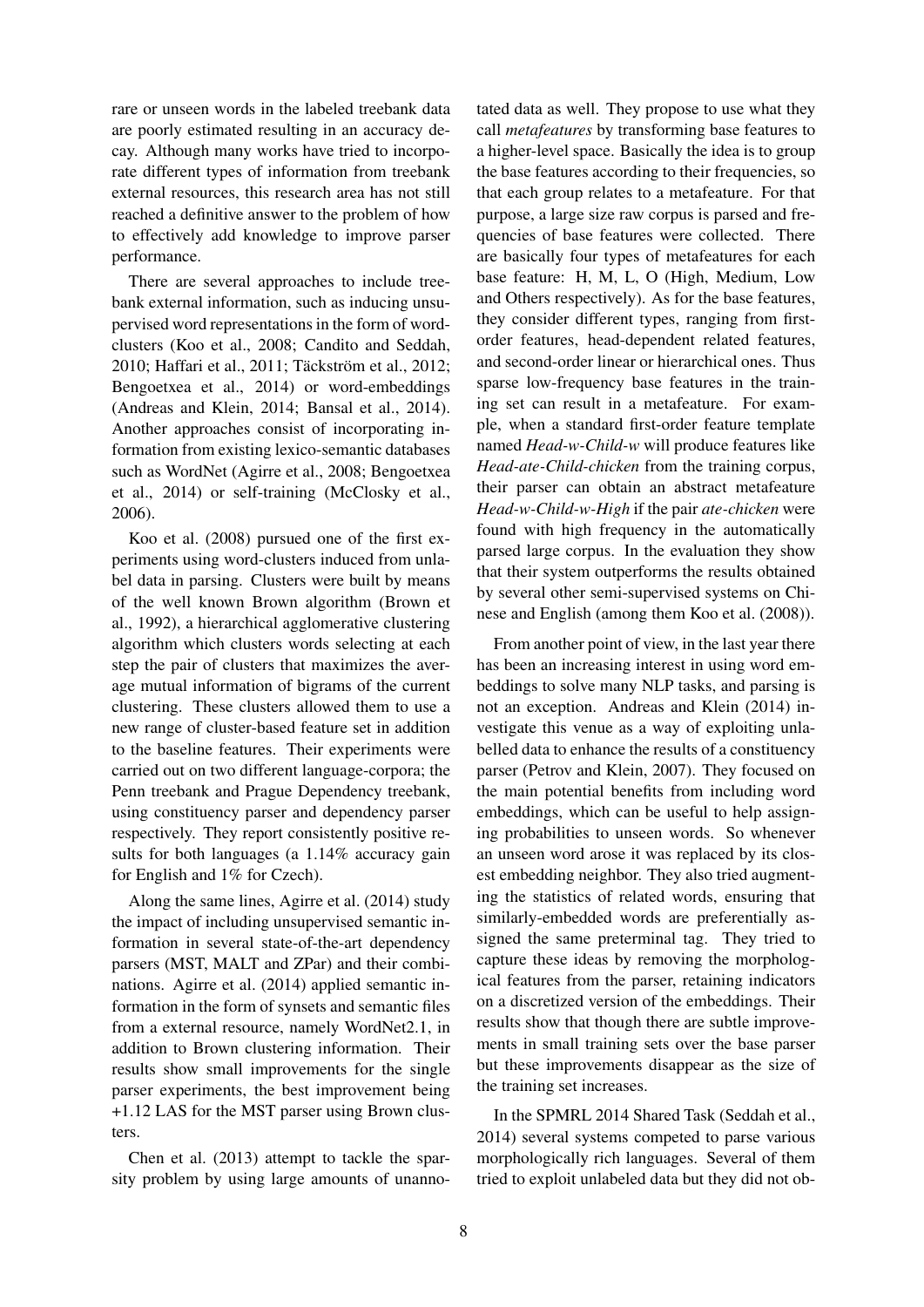tain significant improvements. In fact, the best system (Björkelund et al., 2014) did not make use of such information, though they address this issue in their conclusions, explaining that they made an attempt to include Brown cluster features in the constituency reranker they use, but they had no success exploiting the unlabeled data.

# 3 Experimental framework

In this section we will first present the parsers used in the experiments, followed by a brief description of the treebank and the corpora we have used. Finally, we explain the main trials we have made with the aim of incorporating unsupervised data into the parsing process.

# 3.1 Parsers

We have made use of MaltParser (Nivre et al., 2007), MST (McDonald et al., 2005; McDonald et al., 2006) and Mate (Bohnet, 2010), three dependency parsers representing the dominant approaches in data-driven dependency parsing, and that have been successfully applied to typologically different languages and treebanks.

MaltParser is a representative of local, greedy, transition-based dependency parsing models, where the parser obtains deterministically a dependency tree in a single pass over the input using two data structures: a stack of partially analyzed items and the remaining input sequence. We will use one of its latest versions (MaltParser version 1.7). To fine-tune Maltparser we have used MaltOptimizer (Ballesteros and Nivre, 2012a; Ballesteros and Nivre, 2012b). This tool is an interactive system that first performs an analysis of the training set in order to select a suitable starting point for optimization and then guides the user through the optimization of parsing algorithm, feature model, and learning algorithm. Empirical evaluation on data from the CoNLL 2006 and 2007 shared tasks on dependency parsing shows that MaltOptimizer consistently improves over the baseline of default settings and sometimes even surpasses the result of manual optimization.

*MST*<sup>2</sup> represents global, exhaustive graphbased parsing (McDonald et al., 2005; McDonald et al., 2006) that finds the highest scoring directed spanning tree in a graph. The learning procedure is global and, contrary to greedy algorithms, which

make a series of local decisions, the parsing algorithm looks for the best overall tree. The system can be trained using first or second order models. We modified the system in order to add semantic features, combining them with wordforms and POS tags, on the parent and child nodes of each arc.

The Mate parser (Bohnet, 2010) is a development of the algorithms described in (Carreras, 2007; Johansson and Nugues, 2008). In particular, this parser exploits a hash kernel, a new parallel parsing and feature extraction algorithm that improves accuracy as well as parsing speed (Bohnet, 2010).

#### 3.2 Data

We will make use of the dependency treebank presented at the SPMRL 2014 Shared Task on Dependency Parsing of morphologically rich languages (Seddah et al., 2014) together with its associated unannotated corpus of 140 million words.

#### 3.3 Adding external knowledge to the parser

In a previous experiment (Goenaga et al., 2014) pursued in the context of the SPMRL 2014 Shared Task (Seddah et al., 2014), incorporating information from unlabeled data did not have any positive impact over the results of single parsers. As the unlabelled corpus used at that time had a size of 40M word forms, one could argue that lack of improvement followed from the small size of the unlabeled data. Having this in mind, in this work we use a significantly bigger unlabeled corpus (140M word forms). Another relevant difference between present and previous work is the decision of using purely raw text with no previous lemmatization and morphological disambiguation. On one hand, lemmatization allows to generalize alleviating data sparseness. On the other hand, morphological information is crucial in several syntactic phenomena, so this information has to be encoded somehow. One way to do it is to separate lemmas and suffixes as if they were two different word forms. Indeed this was the way pursued in (Goenaga et al., 2014). But Brown clusters are calculated over bigrams and therefore relevant information as argument-verb subcategorization information was not captured. Word embeddings (Mikolov et al., 2013) are calculated over wider local context than bigrams, so we wanted to evaluate whether increasing the size of the corpus, word embeddings were leading to any improvement at

<sup>2</sup> http://mstparser.sourceforge.net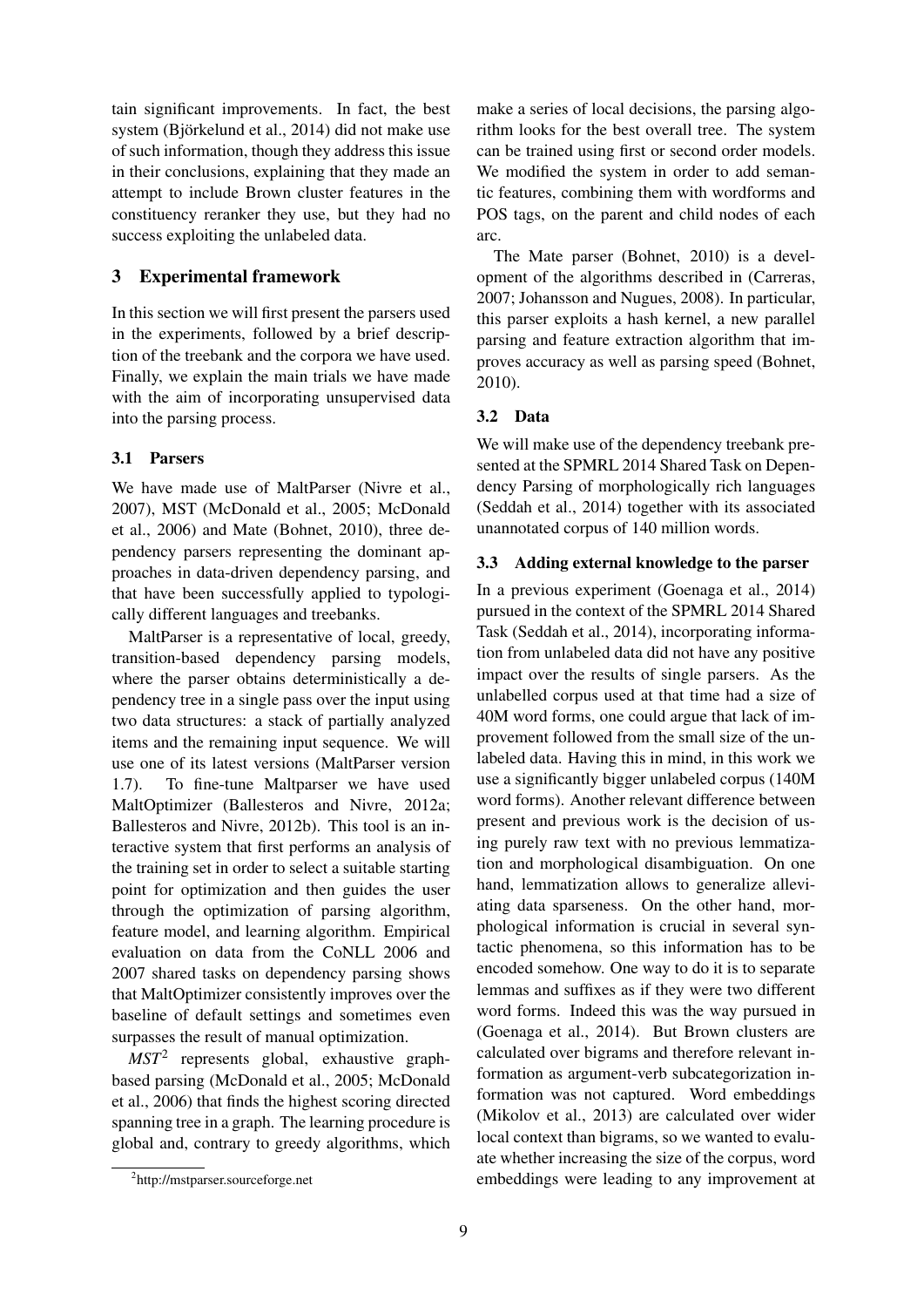all. We have created word clusters over the embeddings applying the cosine similarity using the K-means algorithm.

In order to create Brown Clusters we applied the implementation by (Liang, 2005), setting the number of the clusters in 800 (c=800). As for the embeddings, we used Mikolov's word2vec tool (Mikolov et al., 2013) to create 800 clusters. For building the word-embeddings we have employed the Continuous Bag of Words algorithm (CBOW).

In line with the work of Chen et al. (2013) we will experiment the use of metafeatures taken from an automatically parsed version of the unannotated corpus. They use a set of metafeatures that are based directly on wordforms (e.g., they generate a first order feature named "Head-w-Child-w-H" when they find a head-child candidate pair of word forms such as "ate-chicken" with high frequency of occurrence in the unsupervised data). Our approach differs from theirs in that we will pursue a generalization of this idea by using metafeatures that are based on the semantic groups induced by Brown clusters or word embeddings. For example, the metafeature "Head-c-Child-c-H" (represented by the clusters corresponding to head and child, respectively) could be obtained from the pair "ate-duck" assuming that duck and chicken belong to the same cluster, and that "ate-chicken" appears with high frequency. This way, even when the exact pair of word forms "ate-duck" did not appear in the training corpus, the unsupervised corpus could provide evidence about this pair, assuming that *duck* and *chicken* belong to the same semantic cluster and that *ate-chicken* appears with high frequency. Due to time constraints, we only were able to test these features in MST, because the metafeatures cannot be directly introduced into a standard parser as input features, but they must be generated at parsing time.

# 4 Results

Table 1 presents the results of the experiments. We can see that Brown clusters give considerable improvements of 0.56, 0.83 and 0.74 for Malt, MST and Mate, respectively, over the baselines. Looking at the use of clusters based on word embeddings, we see that there is a decrease in MaltParser  $(-0.33)$ , a small increase for MST  $(+0.34)$  and a higher one for Mate (+0.64). Overall, the results show that, while Brown clusters help improve the scores in all the parsers, word embeddings show a more heterogeneous behavior, being only effective for graph-based parsers.

We conducted a detailed analysis over the results of the two best performing parsers, MST and Mate, focusing on some of the most frequent dependency relations. The goal was to find out to what extent the results were homogeneous, that is, whether the best combination (Mate+BC) overcomes the rest on any dependency or if using Brown clusters is consistently better for any relation. Table 2 shows significant divergences in Fmeasure values among the different combinations over the selected dependencies. While Mate+BC is the best combination tagging *ROOT* dependency relations with a difference of 1.05 over the second one, and 2.44 over the worst one, this is not true for the rest of the dependencies. For *lot* (coordination), *ccomp\_obj* (clausal object complement) and *lotat* (discourse related coordination) dependencies, Mate+SC shows the best F-measure value overcoming the second best in 3.92, 0.49 and 1.41 respectively. The MST+BC combination displays the best results for *ncsubj* and *ncmod* relations. These results reveal that the combinations used are complementary and therefore merging them using an ensemble system should boost the overall performance as preliminarily explored by Goenaga et al. (2014) and Bansal et al. (2014).

It is important to notice that metafeatures did not obtain the best results for any of the analyzed dependencies. As explained in Section 2, there are several ways of obtaining metafeatures, for example, by combining first or second order features. The work presented here is preliminary in that only first order features have been used to generate the metafeatures. We envisage trying to get metafeatures from second order features and combinations of first and second order as well.

# 5 Conclusions

We have presented several experiments trying to make use of unsupervised learning from a big unannotated corpus on a morphologically rich language. Our experiments show that significant improvements have been obtained for both Brown clusters and clusters based on word embeddings. We have also made a first try to using metafeatures based on these clusters, with a slight but not significant increase.

We think that there are several avenues for future work: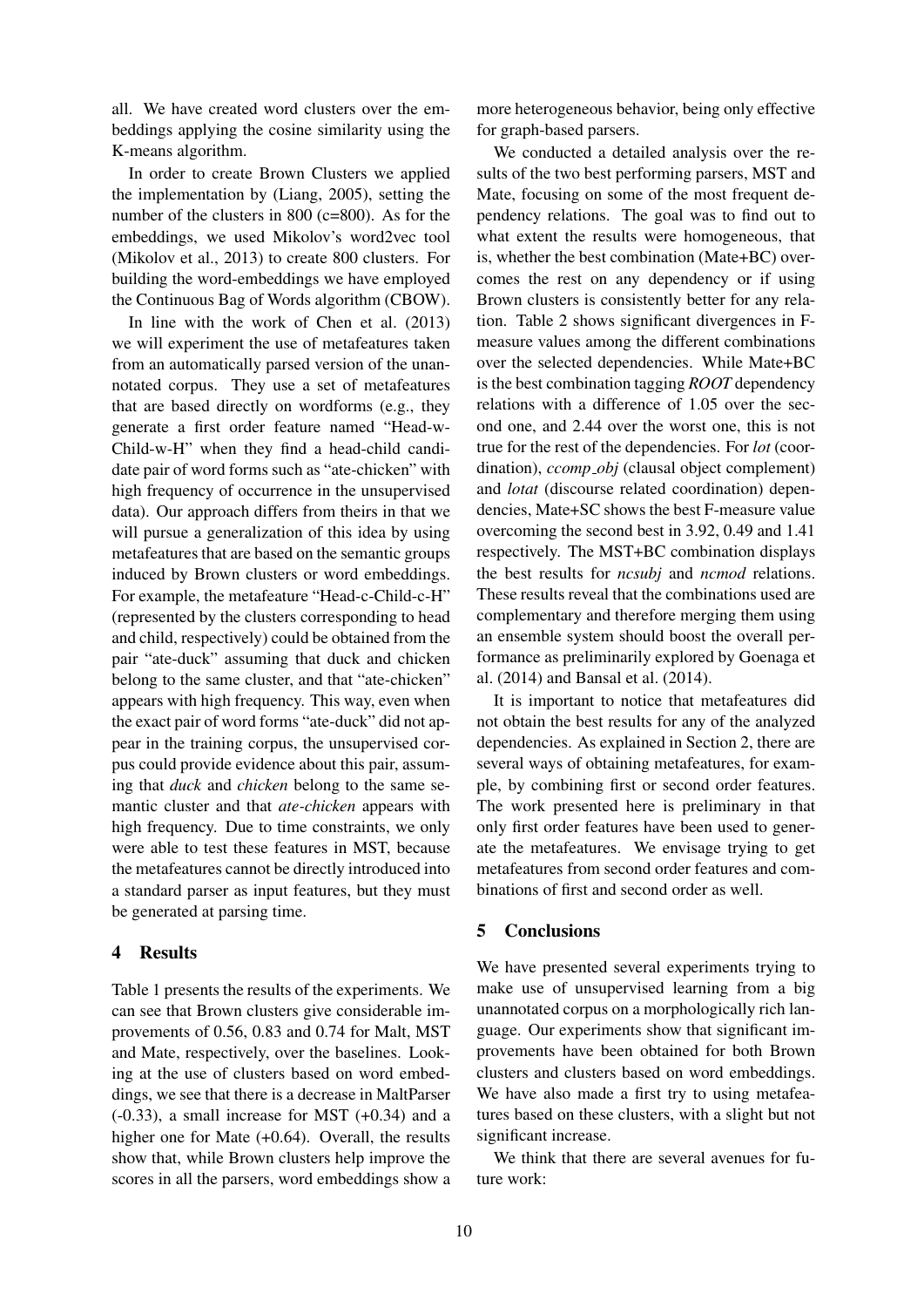|                   | <b>MaltOptimizer</b> | <b>MST</b>      | <b>Mate</b>     |
|-------------------|----------------------|-----------------|-----------------|
| <b>Baseline</b>   | %80.0                | %82.69          | %83.00          |
| $+ BC$ (all bits) | $%80.56(+0.56)$      | $%83.52(+0.83)$ | $%83.74(+0.74)$ |
| + SC              | $%79.67(-0.33)$      | $%83.06(+0.37)$ | $%83.64(+0.64)$ |
| + Metafeats       |                      | $%82.81(+0.12)$ |                 |

Table 1: Results (LAS) of different experiments on the test set (BC = Brown clusters,  $SC =$  similarity clusters based on word embeddings).

|             | <b>MST+MF</b> | <b>MST+BC</b> | <b>MST+SC</b> | Mate+BC | Mate+SC |
|-------------|---------------|---------------|---------------|---------|---------|
| <b>ROOT</b> | 87.96         | 88.29         | 88.06         | 90.40   | 89.35   |
| lot         | 76.69         | 77.07         | 77.06         | 77.07   | 80.99   |
| ccomp_obj   | 73.59         | 74.93         | 76.74         | 74.01   | 77.23   |
| lotat       | 86.88         | 86.07         | 86.53         | 87.39   | 88.80   |
| ncsubj      | 69.52         | 71.96         | 71.19         | 70.02   | 70.02   |
| ncmod       | 82.08         | 82.87         | 81.57         | 82.22   | 81.41   |

Table 2: Results (F-m) of different dependency relations on the test set ( $BC = Brown$  clusters,  $SC =$ similarity clusters based on word embeddings,  $MF =$  metafeatures).

- Inducing knowledge based on lemmas versus wordforms. Although we have used word forms with encouraging results, morphologically rich languages share the fact that using lemmas can diminish the sparsity of the data and, in this respect, separating lemmas and morphemes seems an aspect that should be evaluated. On the other hand, some of the used tools (e.g. the one we have used for obtaining Brown clusters was based on bigrams) would need an adaptation.
- Using an ensemble system. As mentioned in Section 4, the results obtained by the different combinations tested in this work are complementary with respect to the F-measure obtained over each dependency relation, therefore we plan to use a blender to ameliorate the overall results.
- Metafeatures. We have performed some initial experiments on using metafeatures based on automatically induced data. For the near future we plan to extend these tests following several research paths:
	- At the moment, we only have made use of a very reduced subset of the features employed by Chen et al. (2013), with a slight but not significant increase. We plan to use the full set of metafeatures to see whether the results are improved. Additionally, we also plan to use the

same metafeatures of Chen et al. (2013), that is, based on word forms instead of automatically induced clusters, as this will also help to see if the results for English and Chinese also apply to morphologically rich languages.

– Due to time constrains, we only could apply the new set of metafeatures to MST. As a logical continuation, we also think of performing a similar experiment with Mate.

# **References**

- Eneko Agirre, Timothy Baldwin, and David Martinez. 2008. Improving parsing and PP attachment performance with sense information. In *Proceedings of ACL-08: HLT*, pages 317–325, Columbus, Ohio, June. Association for Computational Linguistics.
- Eneko Agirre, Kepa Bengoetxea, Joakim Nivre, Yue Zhang, and Koldo Gojenola. 2014. On wordnet semantic classes and dependency parsing. In *Proceedings of the 52th Annual Meeting of the Association of Computational Linguistics*, pages 649–655, Baltimore (Maryland) - (USA), June. Association for Computational Linguistics.
- Jacob Andreas and Dan Klein. 2014. How much do word embeddings encode about syntax? In *Proceedings of the 52nd Annual Meeting of the Association for Computational Linguistics (Volume 2: Short Papers)*, pages 822–827, Baltimore, Maryland, June. Association for Computational Linguistics.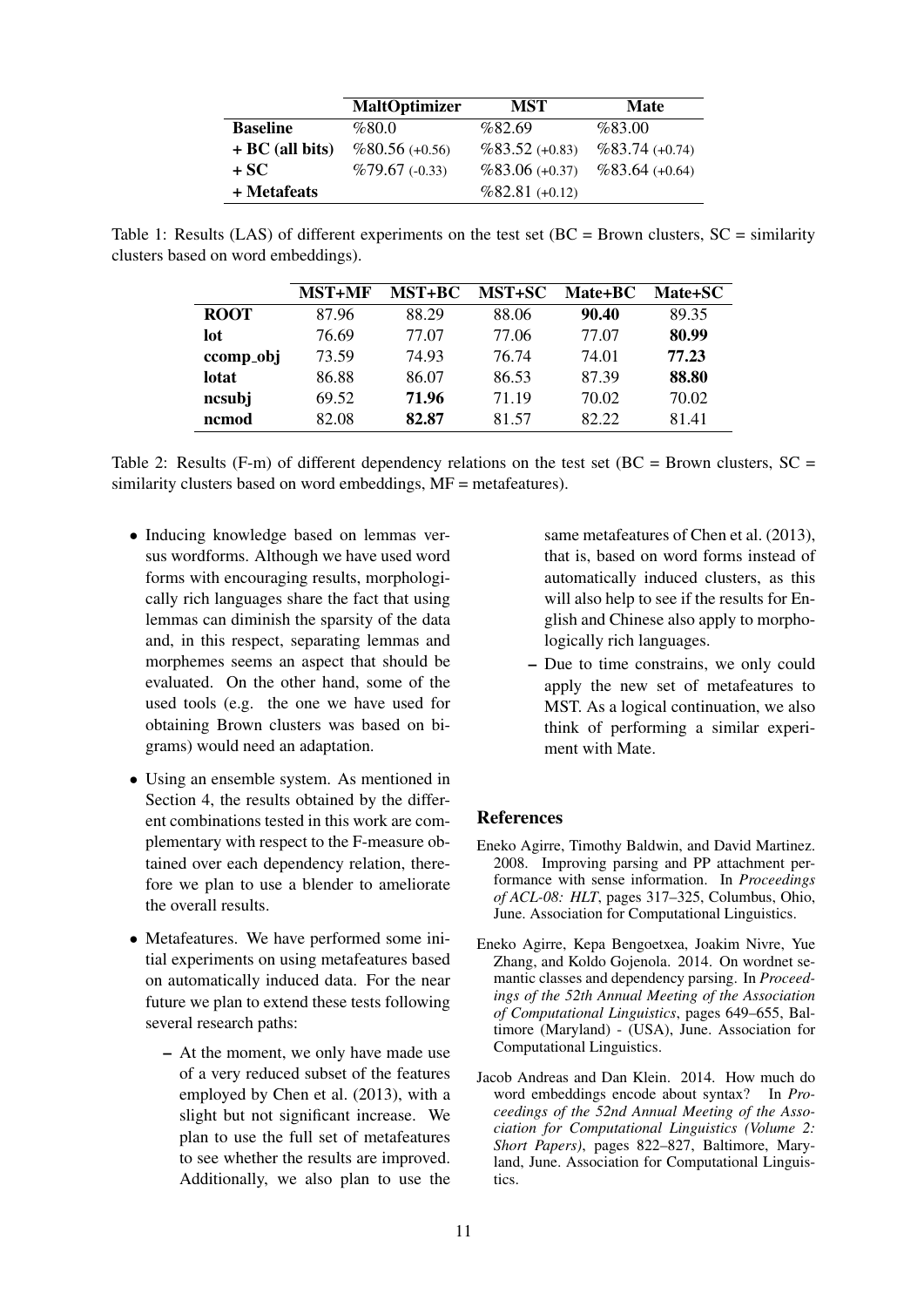- Miguel Ballesteros and Joakim Nivre. 2012a. Maltoptimizer: A system for maltparser optimization. In *LREC*, pages 2757–2763.
- Miguel Ballesteros and Joakim Nivre. 2012b. Maltoptimizer: an optimization tool for maltparser. In *Proceedings of the Demonstrations at the 13th Conference of the European Chaptr of the Association for Computational Linguistics*, pages 58–62. Association for Computational Linguistics.
- Mohit Bansal, Kevin Gimpel, and Karen Livescu. 2014. Tailoring continuous word representations for dependency parsing. In *Proceedings of the 52nd Annual Meeting of the Association for Computational Linguistics, ACL 2014, June 22-27, 2014, Baltimore, MD, USA, Volume 2: Short Papers*, pages 809–815.
- Kepa Bengoetxea, Eneko Agirre, Joakim Nivre, Yue Zhang, and Koldo Gojenola. 2014. On wordnet semantic classes and dependency parsing. pages 649– 655. ACL 2014.
- Anders Björkelund, Özlem Çetinoğlu, Agnieszka Faleńska, Richárd Farkas, Thomas Mueller, Wolfgang Seeker, and Zsolt Szántó. 2014. Introducing the ims-wrocław-szeged-cis entry at the spmrl 2014 shared task: Reranking and morpho-syntax meet unlabeled data. In *Proceedings of the First Joint Workshop on Statistical Parsing of Morphologically Rich Languages and Syntactic Analysis of Non-Canonical Languages*, pages 97–102, Dublin, Ireland, August. Dublin City University.
- Bernd Bohnet and Joakim Nivre. 2012. A transitionbased system for joint part-of-speech tagging and labeled non-projective dependency parsing. In *Proceedings of the 2012 Joint Conference on Empirical Methods in Natural Language Processing and Computational Natural Language Learning, EMNLP-CoNLL 2012, July 12-14, 2012, Jeju Island, Korea*, pages 1455–1465.
- Bernd Bohnet. 2010. Top accuracy and fast dependency parsing is not a contradiction. In *COLING 2010, 23rd International Conference on Computational Linguistics, Proceedings of the Conference, 23-27 August 2010, Beijing, China*, pages 89–97.
- Peter F. Brown, Peter V. deSouza, Robert L. Mercer, Vincent J. Della Pietra, and Jenifer C. Lai. 1992. Class-based n-gram models of natural language. *Comput. Linguist.*, 18(4):467–479, December.
- Marie Candito and Djamé Seddah. 2010. Parsing word clusters. In *Proceedings of the NAACL HLT 2010 First Workshop on Statistical Parsing of Morphologically-Rich Languages*, pages 76–84, Los Angeles, CA, USA, June. Association for Computational Linguistics.
- Wenliang Chen, Min Zhang, and Yue Zhang. 2013. Semi-supervised feature transformation for dependency parsing. In *Proceedings of the 2013 Conference on Empirical Methods in Natural Language*

*Processing*, pages 1303–1313, Seattle, Washington, USA, October. Association for Computational Linguistics.

- Iakes Goenaga, Koldo Gojenola, and Nerea Ezeiza. 2014. Combining clustering approaches for semisupervised parsing: the basque team system in the sprml2014 shared task. In *First Joint Workshop on Statistical Parsing of Morphologically Rich Languages and Syntactic Analysis of Non-Canonical Languages: Shared Task on Statistical Parsing of Morphologically Rich Languages*, Dublin, Ireland, August. Dublin City University.
- Gholamreza Haffari, Marzieh Razavi, and Anoop Sarkar. 2011. An ensemble model that combines syntactic and semantic clustering for discriminative dependency parsing. In *he 49th Annual Meeting of the Association for Computational Linguistics: Human Language Technologies, Proceedings of the Conference, 19-24 June, 2011, Portland, Oregon, USA - Short Papers*, pages 710–714.
- Terry Koo, Xavier Carreras, and Michael Collins. 2008. Simple semi-supervised dependency parsing. In *Proceedings of ACL-08: HLT*, pages 595–603, Columbus, Ohio, June. Association for Computational Linguistics.
- Percy Liang. 2005. Semi-supervised learning for natural language. In *MASTERS THESIS, MIT*.
- David McClosky, Eugene Charniak, and Mark Johnson. 2006. Effective self-training for parsing. In *Proceedings of the Human Language Technology Conference of the NAACL, Main Conference*, pages 152–159, New York City, USA, June. Association for Computational Linguistics.
- R. McDonald, K. Crammer, and F. Pereira. 2005. Online large-margin training of dependency parsers. In *Proceedings of ACL*.
- R. McDonald, K. Lerman, and F. Pereira. 2006. Multilingual dependency analysis with a two-stage discriminative parser. In *Proceedings of CoNLL 2006*.
- Tomas Mikolov, Kai Chen, Greg Corrado, and Jeffrey Dean. 2013. Efficient estimation of word representations in vector space. *arXiv preprint arXiv:1301.3781*.
- Joakim Nivre, Johan Hall, Jens Nilsson, Chanev A., Glsen Eryiit, Sandra Kbler, Marinov S., and Edwin Marsi. 2007. Maltparser: A language-independent system for data-driven dependency parsing. *Natural Language Engineering*.
- Slav Petrov and Dan Klein. 2007. Improved inference for unlexicalized parsing. In *Human Language Technologies 2007: The Conference of the North American Chapter of the Association for Computational Linguistics, Proceedings of the Main Conference*, pages 404–411.